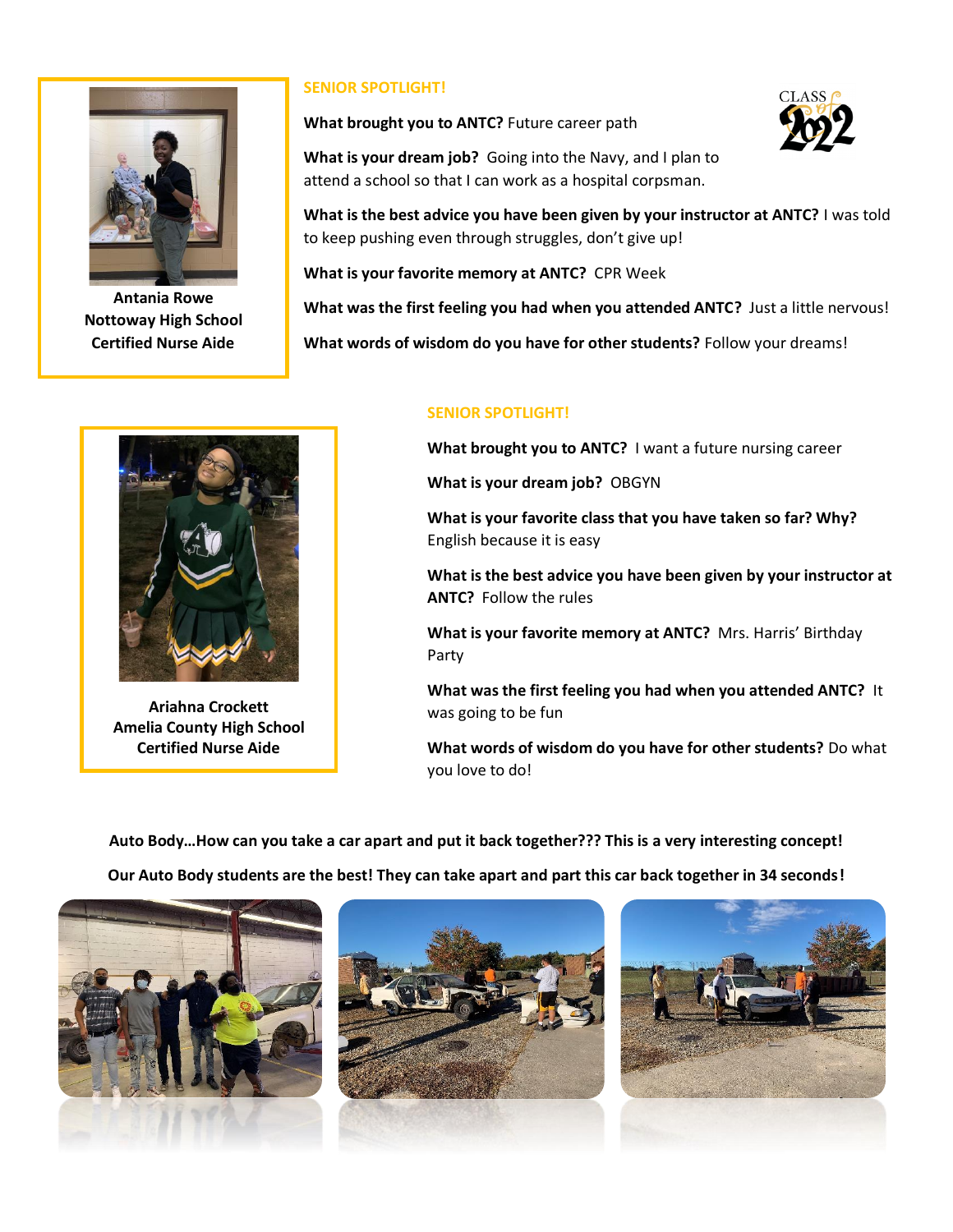**Certified Nurse Aide…Patient intake and vital signs! Our CNA students definitely are doing a great job in the skills lab and will be ready for clinicals!**



**Cosmetology…Thank you to the Great Clips General Manager for coming to visit and evaluate our students. She was impressed with our students and will bring her team back to work with our students for future opportunities!** 



**Culinary Arts…ANTC is producing many great culinary students! Their spaghetti was AMAZING! Do not be surprised when you hear that several of our students have earned the title Executive Chef!**